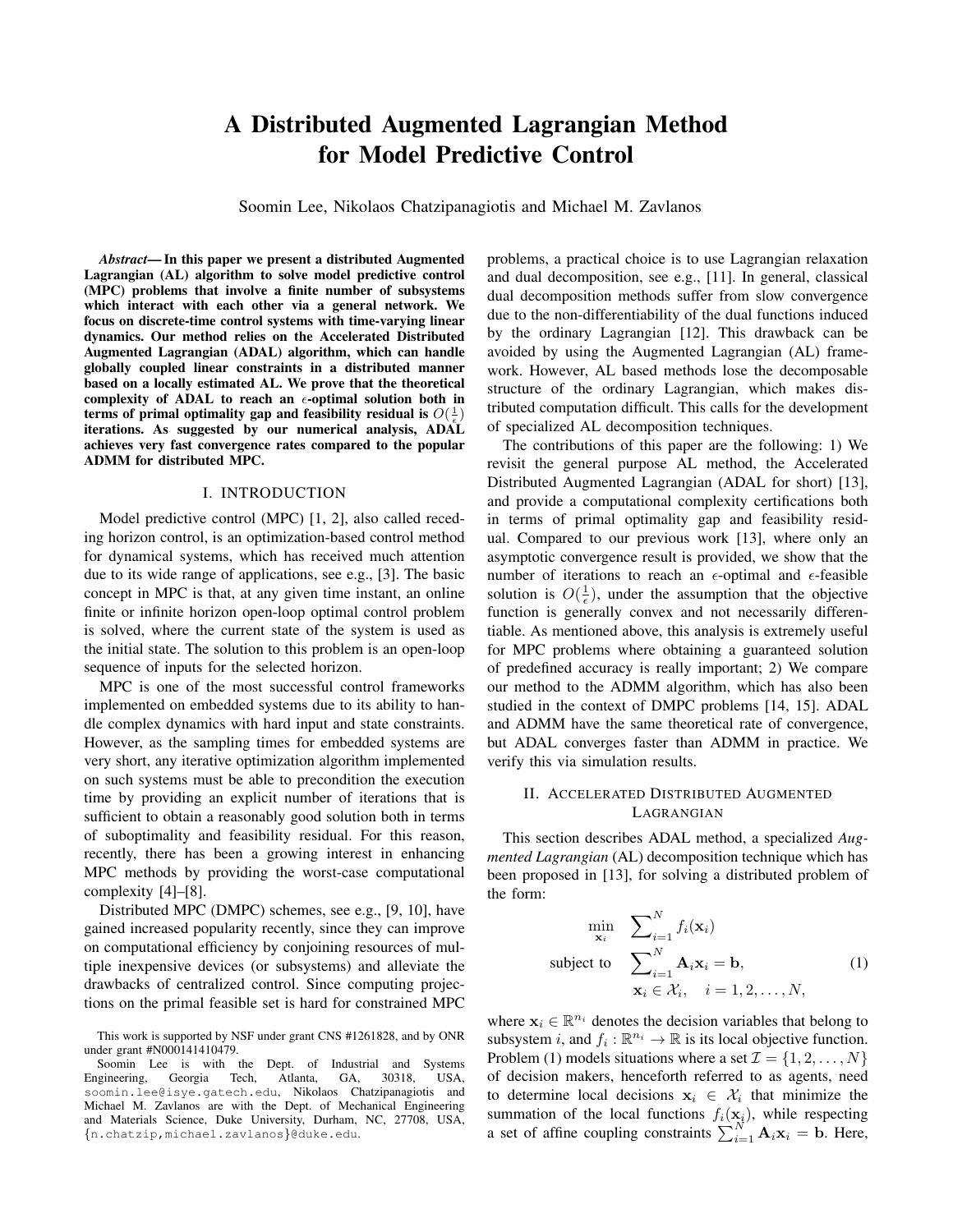we assume the functions  $f_i : \mathbb{R}^{n_i} \to \mathbb{R}$  are convex (not necessarily differentiable) for all  $i \in \mathcal{I}$ , the local sets  $\mathcal{X}_i \subseteq$  $\mathbb{R}^{n_i}$  for  $i \in \mathcal{I}$  are convex, closed and bounded,  $\mathbf{A}_i \in \mathbb{R}^{m \times n_i}$ ,  $\mathbf{b} \in \mathbb{R}^m$ , and  $n = \sum_{i=1}^N n_i$ .

Furthermore, we let

$$
F(\mathbf{x}) := \sum_{i=1}^{N} f_i(\mathbf{x}_i),
$$

where  $\mathbf{x} = [\mathbf{x}_1^\top, \dots, \mathbf{x}_N^\top]^\top \in \mathbb{R}^n$ . Denoting  $\mathbf{A} =$  $[\mathbf{A}_1 \dots \mathbf{A}_N] \in \mathbb{R}^{m \times n}$ , the constraint  $\sum_{i=1}^N \mathbf{A}_i \mathbf{x}_i = \mathbf{b}$  in problem (1) becomes  $\mathbf{A}\mathbf{x} = \mathbf{b}$ . Also, we define the maximum degree  $q$  as a measure of sparsity of the matrix  $A$ , i.e., for each constraint  $j = 1, \ldots, m$ , we denote by  $q_j$  the number of all  $i \in \mathcal{I}$  such that  $[\mathbf{A}_i]_j \neq \mathbf{0}$ , where  $[\mathbf{A}_i]_j$  is the j-th row of matrix  $A_i$  and 0 stands for a vector of all zeros. Then, q is defined as  $q = \max_{j=1,...,m} q_j$ . It will be shown below that  $q$  plays a critical role in the convergence properties of the proposed method.

#### *A. The ADAL Algorithm*

Associating Lagrange multipliers  $\lambda \in \mathbb{R}^m$  with the affine constraint  $Ax = b$ , the Lagrangian for (1) is defined as

$$
L(\mathbf{x}, \boldsymbol{\lambda}) = F(\mathbf{x}) + \langle \boldsymbol{\lambda}, \mathbf{A}\mathbf{x} - \mathbf{b} \rangle = \sum_{i=1}^{N} L_i(\mathbf{x}_i, \boldsymbol{\lambda}) - \langle \mathbf{b}, \boldsymbol{\lambda} \rangle,
$$
\n(2)

where  $L_i(\mathbf{x}_i, \lambda) = f_i(\mathbf{x}_i) + \langle \lambda, \mathbf{A}_i \mathbf{x}_i \rangle$ , and  $\langle \cdot, \cdot \rangle$  denotes inner product. The associated AL is then given by

$$
\Lambda_{\rho}(\mathbf{x}, \boldsymbol{\lambda}) = F(\mathbf{x}) + \langle \boldsymbol{\lambda}, \mathbf{A}\mathbf{x} - \mathbf{b} \rangle + \frac{\rho}{2} ||\mathbf{A}\mathbf{x} - \mathbf{b}||^2, \quad (3)
$$

where  $\rho > 0$  is a penalty parameter. A major drawback of the Augmented Lagrangian Method stems from the fact that (3) is not separable with respect to each  $x_i$  due to the additional quadratic penalty term.

The lack of decomposability of the AL calls for the development of specialized AL decomposition techniques. ADAL is a primal-dual iterative method utilizing a local AL function  $\Lambda_{\rho}^{i}$  which is defined as:

$$
\Lambda_{\rho}^{i}(\mathbf{x}_{i}, \mathbf{x}_{-i}^{k}, \boldsymbol{\lambda}) = f_{i}(\mathbf{x}_{i}) + \langle \boldsymbol{\lambda}, \mathbf{A}_{i} \mathbf{x}_{i} \rangle
$$
\n
$$
+ \frac{\rho}{2} ||\mathbf{A}_{i} \mathbf{x}_{i} + \sum_{j \in \mathcal{I}}^{j \neq i} \mathbf{A}_{j} \mathbf{x}_{j}^{k} - \mathbf{b} ||^{2},
$$
\n(4)

where  $\mathbf{x}_{-i}^k = [\mathbf{x}_1^k, \dots, \mathbf{x}_{i-1}^k, \mathbf{x}_{i+1}^k, \dots, \mathbf{x}_N^k]^\top$ . The ADAL method is summarized in Alg. 1. ADAL has two parameters: a positive penalty parameter  $\rho$  and a stepsize parameter  $\tau \in (0, 1/q)$ . Each iteration of ADAL consists of three steps: i) every agent solves a local subproblem in a parallel fashion based on the local approximation of the AL in (4); ii) the agents update and communicate their primal variables to neighboring agents; and iii) they update their dual variables based on the values of the communicated primal variables.

We emphasize here again that the quantities  $\mathbf{A}_j \mathbf{x}_j^k$ , appearing in the penalty term of the local AL (4), correspond to the local primal variables of agent  $j$  that are communicated to agent i. With respect to agent i, these are considered fixed

parameters. The penalty term of each  $\Lambda^i_\rho$  can be equivalently expressed as

$$
\|\mathbf{A}_{i}\mathbf{x}_{i} + \sum_{j\in\mathcal{I}}^{j\neq i} \mathbf{A}_{j}\mathbf{x}_{j}^{k} - \mathbf{b}\|^{2} =
$$
  
= 
$$
\sum_{l=1}^{m} \left( [\mathbf{A}_{i}\mathbf{x}_{i}]_{l} + \sum_{j\in\mathcal{I}}^{j\neq i} [\mathbf{A}_{j}\mathbf{x}_{j}^{k}]_{l} - b_{l} \right)^{2}.
$$

The above penalty term is involved only in the minimization computation (5), in Alg. 1. Hence, for those  $l$  such that  $[\mathbf{A}_i]_l = 0$ , the terms  $\sum_{j \in \mathcal{I}}^{j \neq i} [\mathbf{A}_j \mathbf{x}_j^k]_l - b_l$  are just constant terms in the minimization step, and can be excluded. Here,  $[\mathbf{A}_i]_l$  denotes the *l*-th row of  $\mathbf{A}_i$  and 0 stands for a zero vector of proper dimension. This implies that agent  $i$ needs access only to the decisions  $[\mathbf{A}_j \mathbf{x}_j^k]_l$  from all agents  $j \neq i$  that are involved in the same constraints l as i. Moreover, regarding the term  $\langle \lambda, A_i x_i \rangle$  in (4), we have that  $\langle \lambda, \mathbf{A}_i \mathbf{x}_i \rangle = \sum_{j=1}^m \lambda_j [\mathbf{A}_i \mathbf{x}_i]_j$ . Hence, we see that, in order to compute (5), each agent i needs access only to those  $\lambda_j$ for which  $[\mathbf{A}_i]_j \neq \mathbf{0}$ .

Remark 1 *Compared to the original non-distributed AL*

$$
\Lambda_{\rho}(\mathbf{x}, \boldsymbol{\lambda}) = \sum_{i=1}^{N} f_i(\mathbf{x}_i) + \langle \boldsymbol{\lambda}, \sum_{i=1}^{N} \mathbf{A}_i \mathbf{x}_i \rangle + \frac{\rho}{2} \|\sum_{i=1}^{N} \mathbf{A}_i \mathbf{x}_i - \mathbf{b}\|^2,
$$

*the sum of the local AL in ADAL has* N *local estimates of the quadratic penalty term, i.e.,*

$$
\sum_{i=1}^{N} \Lambda_{\rho}^{i}(\mathbf{x}_{i}, \mathbf{x}_{j}^{k}, \boldsymbol{\lambda}) = \sum_{i=1}^{N} f_{i}(\mathbf{x}_{i}) + \langle \boldsymbol{\lambda}, \sum_{i=1}^{N} \mathbf{A}_{i} \mathbf{x}_{i} \rangle + \frac{\rho}{2} \sum_{i=1}^{N} \|\mathbf{A}_{i} \mathbf{x}_{i} + \sum_{j \in \mathcal{I}}^{j \neq i} \mathbf{A}_{j} \mathbf{x}_{j}^{k} - \mathbf{b}\|^{2}.
$$

*As it will be discussed again in Section IV, this allows us to set the penalty parameter* ρ *much smaller compared to any other AL methods including ADMM; cf. see the AL in [16]. Roughly speaking, the* ρ *in our local AL can be set to* N *times smaller than that in other AL methods. As a consequence, ADAL can focus more on minimizing the objective function than the penalty term, which results in faster convergence.*

#### *B. DMPC with linear coupling constraints*

Consider a discrete-time linear dynamical system, which can be expressed in terms of the dynamics of a set  $\mathcal{I} =$  $\{1, \ldots, N\}$  of subsystems:

$$
\mathbf{x}_{i}^{t+1} = \sum_{j \in C_{i}^{t}} (\mathbf{A}_{ij}^{t} \mathbf{x}_{j}^{t} + \mathbf{B}_{ij}^{t} \mathbf{u}_{j}^{t})
$$
  

$$
\mathbf{x}_{i}^{t} \in \mathcal{X}_{i}^{t}, \quad \mathbf{u}_{i}^{t} \in \mathcal{U}_{i}^{t}, \quad \forall i \in \mathcal{I},
$$
 (8)

where  $\mathbf{x}_i^t \in \mathcal{X}_i^t \subseteq \mathbb{R}^{n_i}$  and  $\mathbf{u}_i^t \in \mathcal{U}_i^t \subseteq \mathbb{R}^{p_i}$  represent a local state and input at time  $t$ . We assume that the local constraint sets  $\mathcal{X}_i^t$ ,  $\mathcal{U}_i^t$  satisfy  $\mathcal{X}^t = \mathcal{X}_1^t \times \cdots \times \mathcal{X}_N^t$ ,  $\mathcal{U}^t =$  $\mathcal{U}_1^t \times \cdots \times \mathcal{U}_N^t$ , and  $n = \sum_{i \in \mathcal{I}} n_i$ ,  $p = \sum_{i \in \mathcal{I}} p_i$ . The dynamic interconnections at time  $t$  among the subsystems are modeled by a directed graph  $\mathcal{G}^t = (\mathcal{I}, \mathcal{E}^t)$ . The set of edges  $\mathcal{E}^t \subseteq$  $\mathcal{I} \times \mathcal{I}$  contains a directed edge  $(v_i, v_j)$  if the state or input of subsystem  $i$  at time  $t$  affects the dynamics of subsystem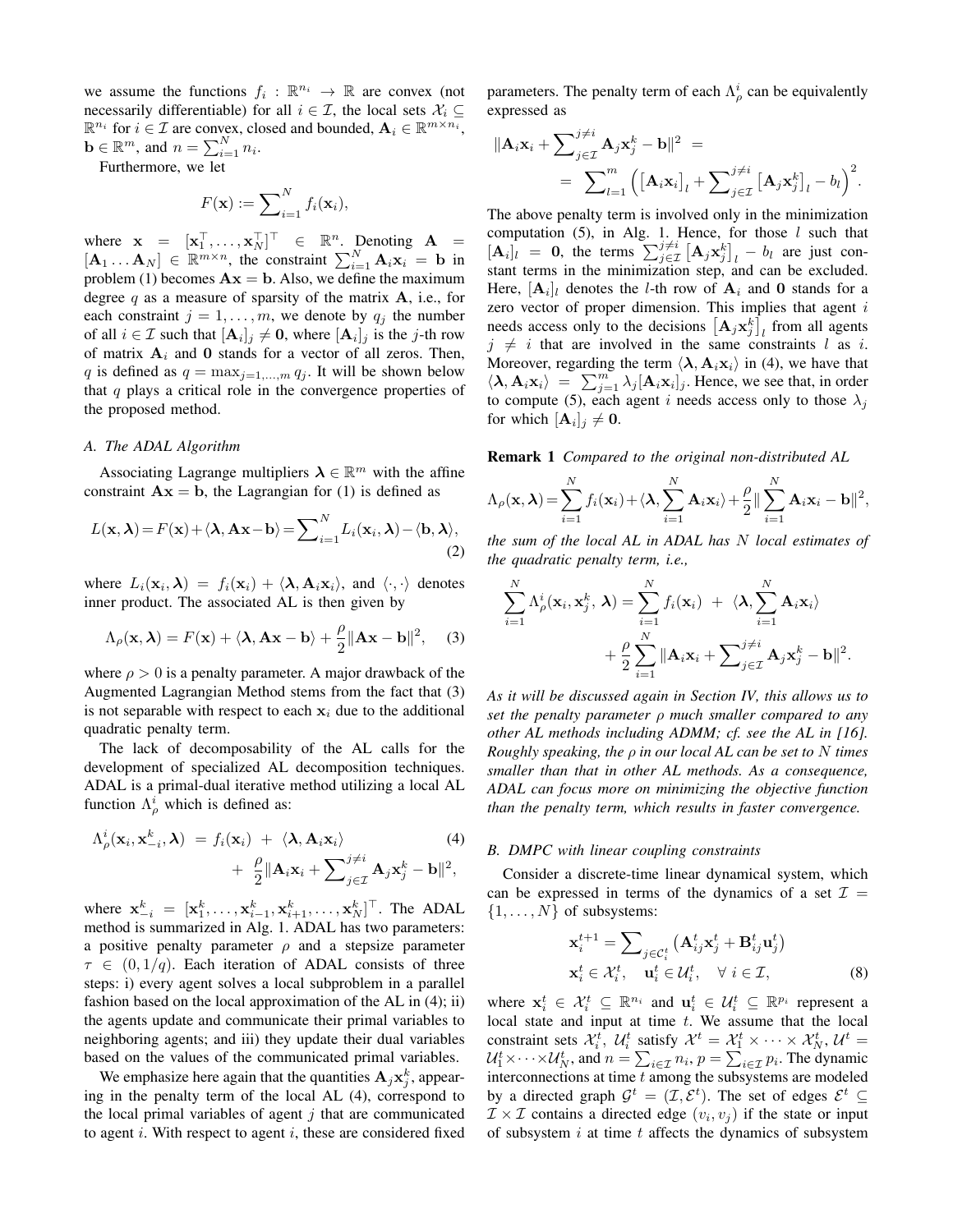Algorithm 1 Accelerated Distributed Augmented Lagrangians (ADAL)

Set  $k = 0, \tau \in (0, \frac{1}{q})$  and define initial Lagrange multipliers  $\lambda^0$  and initial primal variables  $x^0$ .

1. For fixed Lagrange multipliers  $\lambda^k$ , determine  $\hat{\mathbf{x}}_i^k$  for every  $i \in \mathcal{I}$  as the solution of the following problem:

$$
\min_{\mathbf{x}_i \in \mathcal{X}_i} \Lambda^i_{\rho}(\mathbf{x}_i, \mathbf{x}_{-i}^k, \boldsymbol{\lambda}^k).
$$
 (5)

2. Set for every  $i \in \mathcal{I}$ 

$$
\mathbf{x}_i^{k+1} = \mathbf{x}_i^k + \tau (\hat{\mathbf{x}}_i^k - \mathbf{x}_i^k). \tag{6}
$$

3. If the constraints  $\sum_{i=1}^{N} \mathbf{A}_i \mathbf{x}_i^{k+1} = \mathbf{b}$  are satisfied and  $\mathbf{A}_i \hat{\mathbf{x}}_i^k = \mathbf{A}_i \mathbf{x}_i^k$  for all  $i \in \mathcal{I}$ , then stop (optimal solution found). Otherwise, set:

$$
\boldsymbol{\lambda}^{k+1} = \boldsymbol{\lambda}^k + \rho \tau \Big( \sum_{i=1}^N \mathbf{A}_i \mathbf{x}_i^{k+1} - \mathbf{b} \Big), \quad (7)
$$

increase k by one and return to Step 1.

j at time  $t + 1$ . More formally,  $(v_j, v_i) \in \mathcal{E}^t$  if and only if  $\mathbf{A}_{ij}^t \neq 0 \ \lor \ \mathbf{B}_{ij}^t \neq 0$ , where the matrices  $\mathbf{A}_{ij}^t \in \mathbb{R}^{n_i \times n_j}$ and  $\mathbf{B}_{ij}^t \in \mathbb{R}^{n_i \times p_j}$ , define the dynamic coupling between subsystems  $i$  and  $j$  at time  $t$ . We define the coupling inneighborhood  $\mathcal{C}_i^t$  (resp. out-neighborhood  $\tilde{\mathcal{C}}_i^t$ ) of subsystem i at time t as the set of sybsystems j whose dynamics at t affect (resp. is affected by) the evolution of subsystem  $i$ , i.e.,  $\mathcal{C}_i^t = \{j \in \mathcal{I} : (v_j, v_i) \in \mathcal{E}^t\}$  (resp.  $\tilde{\mathcal{C}}_i^t = \{j \in \mathcal{I} : (v_i, v_j) \in \mathcal{C}\}$  $\mathcal{E}^{t}\}$ ).

Determining optimal control sequences for (8) using MPC consists of solving online a finite horizon open-loop optimal control problem, subject to the aforementioned system dynamics and constraints involving states and control inputs. Specifically, the MPC problem for the dynamical system (8) is parametric to the initial state  $x^1$  and can be formulated as

$$
\min_{\mathbf{x}, \mathbf{u}} \sum_{i=1}^{N} \left[ \sum_{t=1}^{H-1} \ell_i^t(\mathbf{x}_i^t, \mathbf{u}_i^t) + \mathcal{F}_i(\mathbf{x}_i^H) \right]
$$
\n
$$
\text{s.t.} \quad \mathbf{x}_i^{t+1} = \sum_{j \in C_i^t} \left( \mathbf{A}_{ij}^t \mathbf{x}_j^t + \mathbf{B}_{ij}^t \mathbf{u}_j^t \right),
$$
\n
$$
\mathbf{x}_i^{t+1} \in \mathcal{X}_i^{t+1}, \quad \mathbf{u}_i^t \in \mathcal{U}_i^t, \quad \forall \ i \in \mathcal{I} \text{ and } 1 \le t \le H - 1.
$$
\n(9)

where the functions  $\ell_i^t(\mathbf{x}_i^t, \mathbf{u}_i^t) : \mathbb{R}^{n_i} \times \mathbb{R}^{p_i} \to \mathbb{R}$  denote the running cost and the function  $\mathcal{F}_i(\mathbf{x}_i^H) : \mathbb{R}^{n_i} \to \mathbb{R}$  denotes the terminal cost of subsystem  $i$ .

To use the ADAL framework in Alg. 1 for solving (9), we introduce a local AL for each subsystem  $i$  as

$$
\Lambda_{\rho}^{i}(\mathbf{x}_{i}, \mathbf{u}_{i}, \boldsymbol{\lambda}) = \sum_{t=1}^{H-1} \ell_{i}^{t}(\mathbf{x}_{i}^{t}, \mathbf{u}_{i}^{t}) + \mathcal{F}_{i}(\mathbf{x}_{i}^{H})
$$
(10)

$$
+ \sum_{t=1}^{H-1}\left[(\boldsymbol{\lambda}_{i}^{t+1})^T\mathbf{x}_i^{t+1}-\sum_{j\in \tilde{\mathcal{C}}_i^{t}}(\boldsymbol{\lambda}_{j}^{t+1})^T\left(\mathbf{A}_{ji}^{t}\mathbf{x}_i^{t}+\mathbf{B}_{ji}^{t}\mathbf{u}_i^{t}\right)\right.\\ \left.+\frac{\rho}{2}\|\mathbf{x}_i^{t+1}-\mathbf{A}_{ii}^{t}\mathbf{x}_i^{t}-\mathbf{B}_{ii}^{t}\mathbf{u}_i^{t}-\sum_{j\in \mathcal{C}_i^{t}\backslash\{i\}}\left(\mathbf{A}_{ij}^{t}\tilde{\mathbf{x}}_j^{t}+\mathbf{B}_{ij}^{t}\tilde{\mathbf{u}}_j^{t}\right)\|^2\right.
$$

$$
\begin{aligned} &+\sum_{j\in\tilde{\mathcal{C}}_{i}^{t}}\frac{\rho}{2}\|\tilde{\mathbf{x}}_{j}^{t+1}-\mathbf{A}_{ji}^{t}\mathbf{x}_{i}^{t}-\mathbf{B}_{ji}^{t}\mathbf{u}_{i}^{t}\\ &-\sum_{m\in\mathcal{C}_{j}^{t}\backslash\{i\}}\left(\mathbf{A}_{jm}^{t}\tilde{\mathbf{x}}_{m}^{t}+\mathbf{B}_{jm}^{t}\tilde{\mathbf{u}}_{m}^{t}\right)\|^{2}\Bigg],\label{eq:optimal} \end{aligned}
$$

where we introduce  $\tilde{\mathbf{x}}_i$ ,  $\tilde{\mathbf{u}}_i$ , denoting the primal variables that are controlled by subsystem  $j$  but communicated to subsystem *i* for optimization of its local Lagrangian  $\Lambda^i_\rho$ . With respect to subsystem  $i$ , these are just considered as fixed parameters. That is, the local AL is created by taking all the terms involving  $x_i$  in the original AL and setting the remaining variables as fixed parameters, i.e.,  $x_j$  as  $\tilde{x}_j$  for all  $i \neq j$ .

Observe that the local AL  $(10)$  of each subsystem i includes only locally available information. Regarding the dual variables, the necessary information includes  $\lambda_i^{t+1}$  and all  $\lambda_j^{t+1}$  for every  $t \in \{1, ..., H-1\}$  and  $j \in \tilde{C}_i^t$ , i.e., the dual variables corresponding to the dynamical constraints of  $i$  and also those of the out-neighbors of subsystem  $i$  in all coupling graphs  $\mathcal{E}^t$ . Regarding the primal variables, the necessary information for the local AL of subsystem  $i$  includes all  $\tilde{\mathbf{x}}_j^t$ ,  $\tilde{\mathbf{u}}_j^t$  for every  $t \in \{1, ..., H\}$  from the in-neighbors  $j \in \mathcal{C}_i^t$ , the out-neighbors  $j \in \tilde{\mathcal{C}}_i^t$ , and the in-neighbors of the out-neighbors of i, namely  $\{m \in \mathcal{I} : m \in \mathcal{C}_j^t, \forall j \in \tilde{\mathcal{C}}_i^t\}$  for all the coupling graphs  $\mathcal{E}^t$ . In other words, each subsystem i needs to be able to exchange messages with all subsystems  $j$  that belong to its 2-hop communication neighborhood  $\mathcal{I}_i = \bigcup_{t=1}^H \left( \mathcal{C}_i^t \cup \tilde{\mathcal{C}}_i^t \cup \{m \in \mathcal{I} : m \in \mathcal{C}_j^t, \ \forall j \in \tilde{\mathcal{C}}_i^t \} \right).$ 

In practice (9) is solved repeatedly, and after each solve, the first few inputs are applied to (8) and the horizon is shifted according, providing a new initial condition for a subsequent solution of (9). In this framework, solving (9) until convergence is time consuming, therefore, early termination is highly desired, while ensuring a good quality solution.

### III. RATE OF CONVERGENCE

In this section we characterize the rate of convergence of the ADAL method. In what follows, we denote the subgradient of a convex function f at a point  $x \in \mathcal{X}$  by  $\mathbf{s}_{\mathbf{x}}$ , i.e., a vector  $\mathbf{s}_{\mathbf{x}} \in \mathbb{R}^n$  is a subgradient of f at  $\mathbf{x} \in \mathcal{X}$  if

$$
f(\tilde{\mathbf{x}}) \ge f(\mathbf{x}) + \langle \mathbf{s}_{\mathbf{x}}, \tilde{\mathbf{x}} - \mathbf{x} \rangle, \quad \forall \tilde{\mathbf{x}} \in \mathcal{X}.
$$

We also denote the convex subdifferential of f at  $x \in \mathcal{X}$  by  $\partial f(\mathbf{x})$ , which is the set of all subgradients  $\mathbf{s}_{\mathbf{x}}$ .

The convergence of ADAL relies on the following three assumptions, which are typically required in the analysis of convex optimization methods:

- (A1) The functions  $f_i$  are convex, and the sets  $\mathcal{X}_i$  are convex, closed, and bounded for all  $i \in \mathcal{I}$ .
- $(A2)$  The Lagrangian function  $L$  has a saddle point  $(\mathbf{x}^*, \boldsymbol{\lambda}^*) \in \mathbb{R}^n \times \mathbb{R}^m$  so that

$$
L(\mathbf{x}^*, \boldsymbol{\lambda}) \leq L(\mathbf{x}^*, \boldsymbol{\lambda}^*) \leq L(\mathbf{x}, \boldsymbol{\lambda}^*), \ \forall \ \mathbf{x} \in \mathcal{X}, \ \boldsymbol{\lambda} \in \mathbb{R}^m.
$$

(A3) All subproblems (5) are exactly solvable at every iteration.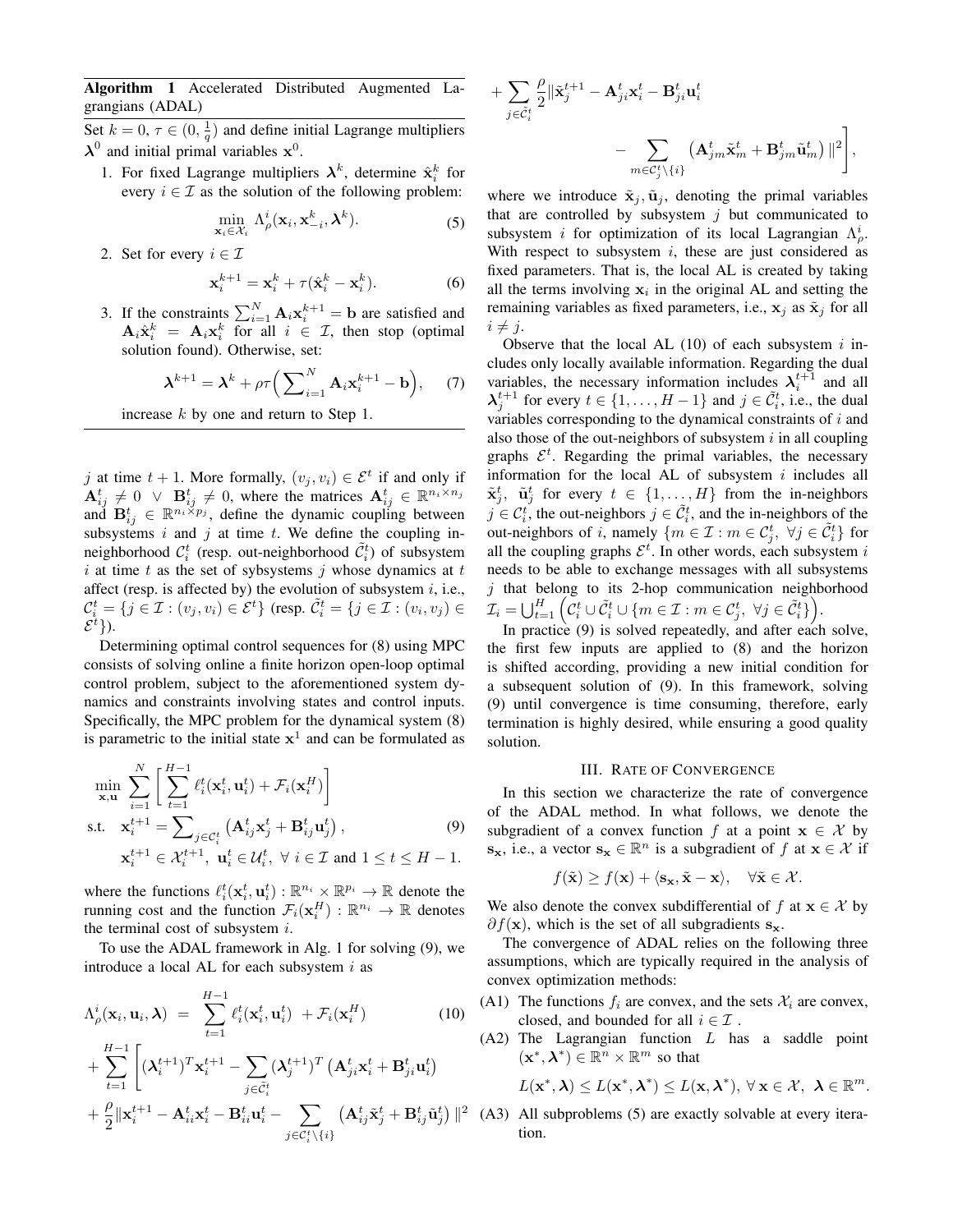Assumption (A1) implies that there exists a constant  $D_{\mathcal{X}}$ such that

$$
D_{\mathcal{X}} := \max_{\mathbf{x}, \tilde{\mathbf{x}} \in \mathcal{X}} \|\mathbf{x} - \tilde{\mathbf{x}}\| \tag{11}
$$

and also there exist Lipschitz subgradients, i.e., there exists a constant G such that for all  $i \in \mathcal{I}$ 

$$
\|\mathbf{s}_{\mathbf{x}}\| \leq G, \quad \forall \mathbf{s}_{\mathbf{x}} \in \partial f_i(\mathbf{x}), \ \mathbf{x} \in \mathcal{X}.
$$
 (12)

Assumption (A2) implies that the point  $x^*$  is a solution of problem (1) and the point  $\lambda^*$  is a solution of (??). Since (1) is a convex program with linear constraints, strong duality holds, i.e., the optimal values of the primal and dual problems are equal, as long as (1) is feasible without the need of any constraint qualification. Assumption (A3) is satisfied for most practical MPC problems, see e.g., [4, Section V], or for general problems if the constraint set  $X$  is simple, e.g., boxes or balls.

#### *A. Lemmas*

In this subsection, we provide a few lemmas that will help us prove the convergence of ADAL. Our analysis relies on the following ergodic average of the primal variables up to iteration k, i.e.,  $\tilde{\mathbf{x}}^k := \frac{1}{k} \sum_{p=0}^{k-1} \hat{\mathbf{x}}^p$ . We define the *residual*  $\mathbf{r}(\mathbf{x}) \in \mathbb{R}^m$  as the vector containing the amount of all constraint violations with respect to primal variable x, i.e.,  $\mathbf{r}(\mathbf{x}) = \sum_i \mathbf{A}_i \mathbf{x}_i - \mathbf{b}$ . We also define the auxiliary dual variable  $\bar{\lambda}^k$  as

$$
\bar{\boldsymbol{\lambda}}^{k} := \boldsymbol{\lambda}^{k} + \rho(1-\tau)\mathbf{r}(\mathbf{x}^{k}). \tag{13}
$$

In the next lemma, we obtain an iterative relation for this auxiliary variable. The proof can be found in [13, Theorem 1].

Lemma 1 *The dual update step* (7) *of ADAL is equivalent to the update rule*

$$
\bar{\boldsymbol{\lambda}}^{k+1} \ = \ \bar{\boldsymbol{\lambda}}^k + \tau \rho \mathbf{r}(\hat{\mathbf{x}}^k).
$$

In the following lemma, we utilize Lemma 1 and the first order optimality conditions for each local subproblem (5) to bound the function value at each iteration, which later will allow us to obtain a telescoping sum. For this, we make use of the following Lyapunov/Merit function  $\phi^k(\lambda)$  defined by

$$
\phi^k(\boldsymbol{\lambda}) = \rho \sum_i \|\mathbf{A}_i(\mathbf{x}_i^k - \mathbf{x}_i^*)\|^2 + \frac{1}{\rho} \|\bar{\boldsymbol{\lambda}}^k - \boldsymbol{\lambda}\|^2, \quad (14)
$$

for all  $k \geq 0$  and any arbitrary  $\lambda \in \mathbb{R}^m$ . We omit the proof due to space limitation. A similar proof can be found in [17, Lemma 1-3], where the merit function is defined with respect to a fixed dual variable  $\lambda^*$ .

**Lemma 2** Assume (A1)–(A3). Then, for any  $\lambda \in \mathbb{R}^m$  and  $k > 0$ , the following holds:

$$
F(\hat{\mathbf{x}}^k) - F(\mathbf{x}^*) + \langle \mathbf{\lambda}, \mathbf{r}(\hat{\mathbf{x}}^k) \rangle \leq \frac{1}{2\tau} (\phi^k(\mathbf{\lambda}) - \phi^{k+1}(\mathbf{\lambda})).
$$

# *B. Primal Optimality and Feasibility*

Using Lemma 2 and the properties of convex functions, we now provide two theorems regarding the convergence rate of ADAL. More specifically, in Theorem 1, we consider the objective value difference  $F(\tilde{\mathbf{x}}^k) - F(\mathbf{x}^*)$  and the constraint violation  $\|\mathbf{A}\tilde{\mathbf{x}}^k - \mathbf{b}\|$  together and show that the sum of these two decreases at a worst-case  $O(1/k)$  rate. In Theorem 2, we upper bound the objective value difference and constraint violation separately, and show that each of them decreases at a worst-case  $O(1/k)$  rate.

**Theorem 1** *Assume* (A1)–(A3). Recall that  $\tilde{\mathbf{x}}^k$  $=$  $\frac{1}{k}\sum_{p=0}^{k-1} \hat{\mathbf{x}}^p$  denotes the ergodic average of the primal *variable sequence generated by ADAL up to iteration* k *and*  $r(x) = Ax - b$  *denotes the residual at x. Then, for all k* 

$$
F(\tilde{\mathbf{x}}^k) - F(\mathbf{x}^*) + \|\mathbf{r}(\tilde{\mathbf{x}}^k)\| \le \frac{1}{2k\tau}\phi,
$$
 (15)

where 
$$
\phi = \sum_{i=1}^{N} \rho ||\mathbf{A}_i(\mathbf{x}_i^0 - \mathbf{x}_i^*)||^2 + \frac{1}{\rho} (||\bar{\mathbf{\lambda}}^0|| + 1)^2
$$
.

*Proof:* Summing the relation in Lemma 2 for all  $p =$  $0, \ldots, k-1$ , we get

$$
\sum_{p=0}^{k-1} F(\hat{\mathbf{x}}^p) - \sum_{p=0}^{k-1} F(\mathbf{x}^*) + \sum_{p=0}^{k-1} \langle \lambda, \mathbf{r}(\hat{\mathbf{x}}^p) \rangle
$$
  
\n
$$
\leq \frac{1}{2\tau} (\phi^0(\lambda) - \phi^k(\lambda)).
$$
 (16)

By the convexity of  $F$ , we have that

$$
\sum\nolimits_{p=0}^{k-1} \frac{1}{k} F(\hat{\mathbf{x}}^p) \ \geq \ F\Big(\sum\nolimits_{p=0}^{k-1} \frac{1}{k} \hat{\mathbf{x}}^p\Big),\
$$

which implies that  $\sum_{p=0}^{k-1} F(\hat{\mathbf{x}}^p) \geq kF(\tilde{\mathbf{x}}^k)$ . The analogous relation holds for  $\sum_{p=0}^{k-1} \mathbf{r}(\hat{\mathbf{x}}^p) \geq k \mathbf{r}(\tilde{\mathbf{x}}^k)$ , since it is a linear (convex) mapping. We also have that  $\sum_{p=0}^{k-1} F(\mathbf{x}^*)$  =  $kF(\mathbf{x}^*)$ . Hence, (16) can be expressed as

$$
kF(\tilde{\mathbf{x}}^k) - kF(\mathbf{x}^*) + k\langle \mathbf{\lambda}, \mathbf{r}(\tilde{\mathbf{x}}^k) \rangle \ \leq \ \frac{1}{2\tau} \Big( \phi^0(\mathbf{\lambda}) - \phi^k(\mathbf{\lambda}) \Big),
$$

or,

$$
F(\tilde{\mathbf{x}}^k) - F(\mathbf{x}^*) + \langle \mathbf{\lambda}, \mathbf{r}(\tilde{\mathbf{x}}^k) \rangle \le \frac{1}{2k\tau} \phi^0(\mathbf{\lambda}), \qquad (17)
$$

because for any  $\lambda \in \mathbb{R}^m$ , we have  $\phi^k(\lambda) \geq 0$ .

The above inequality is true for all  $\lambda \in \mathbb{R}^m$ , hence it must also hold for any point in the ball  $\mathcal{B} = {\lambda | \|\lambda\| \leq 1}.$  We now let  $\lambda = \tilde{\lambda}^k \stackrel{\sim}{=} \arg \max_{\lambda \in \mathcal{B}} \langle \lambda, r(\tilde{\mathbf{x}}^k) \rangle$  and rewrite the above relation as

$$
F(\tilde{\mathbf{x}}^k) - F(\mathbf{x}^*) + ||\mathbf{r}(\tilde{\mathbf{x}}^k)|| \le \frac{1}{2k\tau} \phi^0(\tilde{\boldsymbol{\lambda}}^k),
$$

where we used  $\langle \tilde{\lambda}^k, \mathbf{r}(\tilde{\mathbf{x}}^k) \rangle = ||\mathbf{r}(\tilde{\mathbf{x}}^k)||$ . Finally, the term on the right-hand side can be bounded as

$$
\phi^0(\tilde{\boldsymbol{\lambda}}^k) = \sum_{i=1}^N \rho \|\mathbf{A}_i(\mathbf{x}_i^0 - \mathbf{x}_i^*)\|^2 + \frac{1}{\rho} \|\bar{\boldsymbol{\lambda}}^0 - \tilde{\boldsymbol{\lambda}}^k\|^2
$$
  

$$
\leq \sum_{i=1}^N \rho \|\mathbf{A}_i(\mathbf{x}_i^0 - \mathbf{x}_i^*)\|^2 + \frac{1}{\rho} (\|\bar{\boldsymbol{\lambda}}^0\| + 1)^2,
$$

which gives the desired result.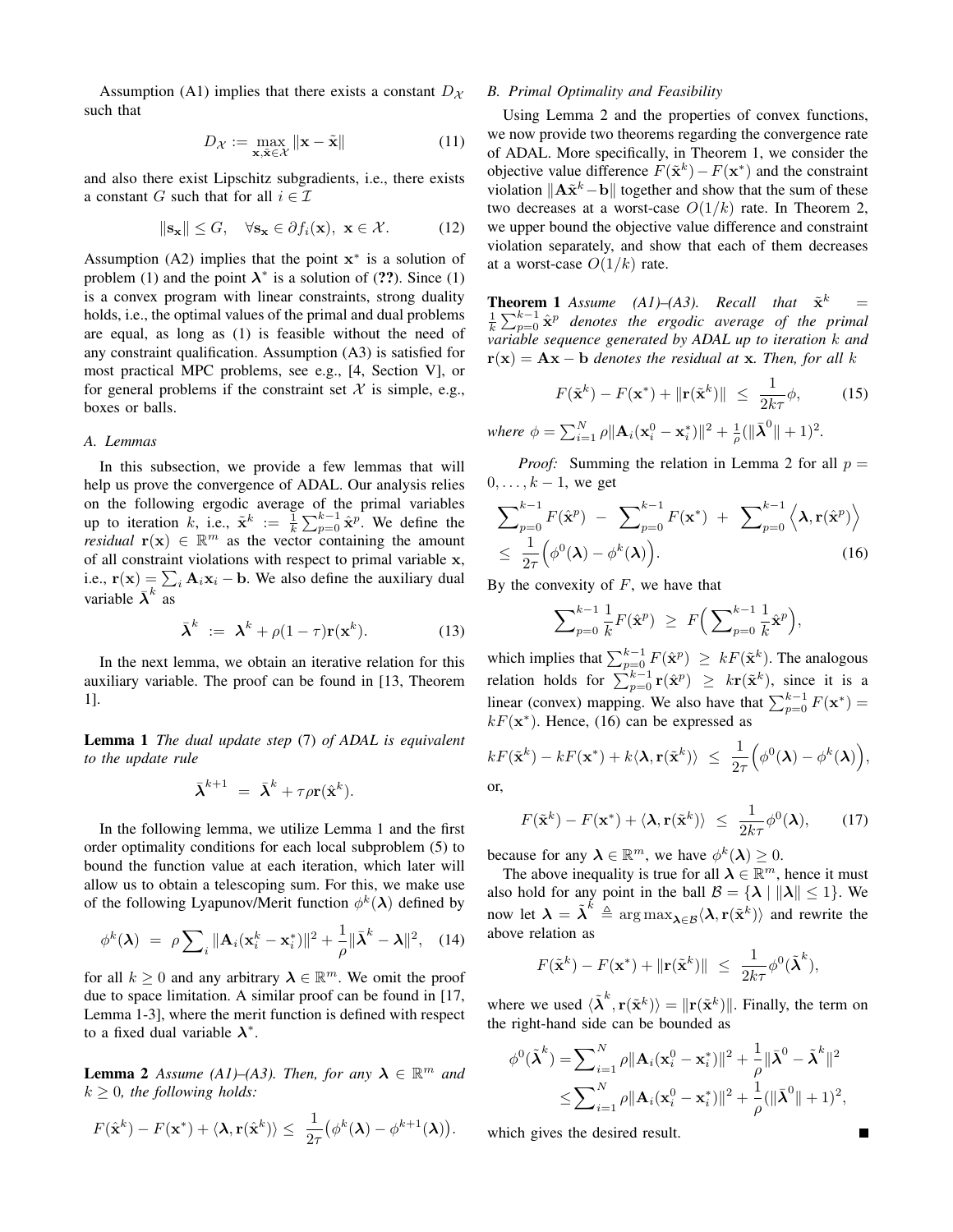The advantage of this bound is that the computation complexity can be specified in advance as long as we can figure out the diameters of the primal constraint sets  $\mathcal{X}_i$ . When the primal solution  $\tilde{\mathbf{x}}^k$  is not feasible, however, it is possible that  $F(\tilde{\mathbf{x}}^k) - F^* < 0$ . Nonetheless, the bound in (15) can be still useful if the primal residual can be tightly bounded, i.e., as is pointed out in [18], if  $\|\mathbf{A}\tilde{\mathbf{x}}^k - \mathbf{b}\| < \delta$  for a relatively small  $\delta > 0$ , then a lower bound of  $F(\tilde{\mathbf{x}}^k) - F^*$ is given by

$$
F(\tilde{\mathbf{x}}^k) - F(\mathbf{x}^*) \ge \langle \mathbf{\lambda}^*, \mathbf{A}\tilde{\mathbf{x}}^k - \mathbf{b} \rangle \ge -\delta \|\mathbf{\lambda}^*\|,
$$

where  $\lambda^*$  is a component of  $(x^*, \lambda^*)$ , which is a saddle point of (2).

**Theorem 2** *Assume* (A1)–(A3). Recall that  $\tilde{\mathbf{x}}^k$ **Theorem 2** Assume (A1)–(A3). Recall that  $\tilde{\mathbf{x}}^k$  =  $\frac{1}{k} \sum_{p=0}^{k-1} \hat{\mathbf{x}}^p$  denotes the ergodic average of the primal *variable sequence generated by ADAL up to iteration* k *and*  $\mathbf{r}(\mathbf{x}) = \mathbf{A}\mathbf{x} - \mathbf{b}$  *denotes the residual at* **x***. Let*  $(\mathbf{x}^*, \lambda^*)$  *be a saddle point of* (2)*. Then, for all* k

(a)

$$
|F(\tilde{\mathbf{x}}^k) - F(\mathbf{x}^*)| \le \frac{1}{2k\tau} \max\{\phi^0(\mathbf{0}), \phi^0(2\mathbf{\lambda}^*)\},
$$
  
where  $\phi^0(\mathbf{\lambda}) = \sum_{i=1}^N \rho ||\mathbf{A}_i(\mathbf{x}_i^0 - \mathbf{x}_i^*)||^2 + \frac{1}{\rho} ||\bar{\mathbf{\lambda}}^0 - \mathbf{\lambda}||^2$ .

(b)

$$
\begin{aligned} \|\mathbf{r}(\tilde{\mathbf{x}}^k)\| &\leq \frac{1}{2k\tau} \bigg[ \sum_{i=1}^N \rho \|\mathbf{A}_i(\mathbf{x}_i^0 - \mathbf{x}_i^*)\|^2 \\ &+ \frac{2}{\rho} \left( \|\bar{\mathbf{\lambda}}^0 - \mathbf{\lambda}^*\|^2 + 1 \right) \bigg]. \end{aligned}
$$

*Proof:* (a) The inequality (17) is true for all  $\lambda \in \mathbb{R}^m$ , hence letting  $\lambda = 0$  yields

$$
F(\tilde{\mathbf{x}}^k) - F(\mathbf{x}^*) \le \frac{1}{2k\tau} \phi^0(\mathbf{0}). \tag{18}
$$

Let  $\lambda^*$  be a dual optimal solution. Then, from the saddle point inequality, we have

$$
F(\mathbf{x}^*) \leq F(\tilde{\mathbf{x}}^k) + \langle \boldsymbol{\lambda}^*, \mathbf{r}(\tilde{\mathbf{x}}^k) \rangle.
$$
 (19)

Next, we find an upper bound of the term  $\langle \lambda^*, \mathbf{r}(\tilde{\mathbf{x}}^k) \rangle$ . We add  $\langle \lambda^*, \mathbf{r}(\tilde{\mathbf{x}}^k) \rangle$  to both sides of (19) to obtain

$$
\langle \lambda^*, \mathbf{r}(\tilde{\mathbf{x}}^k) \rangle \leq F(\tilde{\mathbf{x}}^k) - F(\mathbf{x}^*) + \langle 2\lambda^*, \mathbf{r}(\tilde{\mathbf{x}}^k) \rangle.
$$

Using relation (17) again with  $\lambda = 2\lambda^*$  to bound the righthand side of the above equation, we obtain

$$
\langle \pmb{\lambda}^*, \mathbf{r}(\tilde{\mathbf{x}}^k) \rangle \ \leq \ \frac{1}{2k\tau} \phi^0(2\pmb{\lambda}^*).
$$

Combining this with relation (19), we further obtain

$$
F(\mathbf{x}^*) - F(\tilde{\mathbf{x}}^k) \le \frac{1}{2k\tau} \phi^0(2\lambda^*).
$$

From this and relation (18), the desired result follows.

(b) We next bound the residual  $\|\mathbf{r}(\tilde{\mathbf{x}}^k)\|$ . Using relation (17) with  $\lambda = \lambda^* + \frac{\mathbf{r}(\tilde{\mathbf{x}}^k)}{\|\mathbf{r}(\tilde{\mathbf{x}}^k)\|}$ , we have

$$
F(\tilde{\mathbf{x}}^k) - F(\mathbf{x}^*) + \langle \boldsymbol{\lambda}^*, \mathbf{r}(\tilde{\mathbf{x}}^k) \rangle + ||\mathbf{r}(\tilde{\mathbf{x}}^k)||
$$

$$
\leq \frac{1}{2k\tau} \phi^0 \left( \boldsymbol{\lambda}^* + \frac{\mathbf{r}(\tilde{\mathbf{x}}^k)}{\|\mathbf{r}(\tilde{\mathbf{x}}^k)\|} \right).
$$
 (20)

Using the saddle point inequality together with the fact that  $(x^*, \lambda^*)$  is a primal-dual optimal pair, we obtain

$$
F(\tilde{\mathbf{x}}^k) + \langle \mathbf{\lambda}^*, \mathbf{r}(\tilde{\mathbf{x}}^k) \rangle \ge F(\mathbf{x}^*) + \langle \mathbf{\lambda}^*, \mathbf{r}(\mathbf{x}^*) \rangle,
$$

which implies

$$
F(\tilde{\mathbf{x}}^k) - F(\mathbf{x}^*) + \langle \mathbf{\lambda}^*, \mathbf{r}(\tilde{\mathbf{x}}^k) \rangle \ge 0.
$$

Combining this with relation (20), we obtain

$$
\|\mathbf{r}(\tilde{\mathbf{x}}^k)\| \ \leq \ \frac{1}{2k\tau}\phi^0\left(\boldsymbol{\lambda}^* + \frac{\mathbf{r}(\tilde{\mathbf{x}}^k)}{\|\mathbf{r}(\tilde{\mathbf{x}}^k)\|}\right).
$$

From the definition of the Lyapunov/Merit function  $\phi^k(\lambda)$ in (14), the right-hand side can be represented as

$$
\begin{split} &\phi^0\left(\boldsymbol{\lambda}^* + \frac{\mathbf{r}(\tilde{\mathbf{x}}^k)}{\|\mathbf{r}(\tilde{\mathbf{x}}^k)\|}\right) \\ &= \sum_{i=1}^N \rho \|\mathbf{A}_i(\mathbf{x}_i^0 - \mathbf{x}_i^*)\|^2 + \frac{1}{\rho} \left\|\bar{\boldsymbol{\lambda}}^0 - \boldsymbol{\lambda}^* + \frac{\mathbf{r}(\tilde{\mathbf{x}}^k)}{\|\mathbf{r}(\tilde{\mathbf{x}}^k)\|}\right\|^2 \\ &= \sum_{i=1}^N \rho \|\mathbf{A}_i(\mathbf{x}_i^0 - \mathbf{x}_i^*)\|^2 + \frac{2}{\rho} \left(\|\bar{\boldsymbol{\lambda}}^0 - \boldsymbol{\lambda}^*\|^2 + 1\right), \end{split}
$$

from which the desired result follows.

Theorem 2 characterizes that the theoretical complexity for the algorithm to reach an  $\epsilon$ -optimal solution both in terms of primal optimality gap and feasibility residual is  $O(\frac{1}{\epsilon})$  iterations. This result is particularly useful for MPC applications where frequent re-optimization for different time horizon is often required in practice, as discussed in Section II-B.

#### IV. NUMERICAL RESULTS

In order to compare our approach, we also present results for the popular ADMM method [19]. In all numerical experiments, we randomly generate the coupling graphs  $\mathcal{E}^t$ . For simplicity, we assume  $\mathcal{E}^t = \mathcal{E}$  and the graph is connected.

We pre-determine the initial and final states, by introducing the equality constraints  $x^1 = c$  and  $x^H = d$ , where the c, d are randomly generated vectors for each problem. We also define the running cost to be a quadratic control cost, i.e.,  $V(\mathbf{x}, \mathbf{u}, t) = \sum_{i=1}^{N} \sum_{t=1}^{H-1} (\mathbf{u}_i^t)^T \mathbf{Q}_i^t \mathbf{u}_i^t$ . Here, we define the cost matrices to be positive definite and also timeinvariant, that is  $\mathbf{Q}_i^t = \mathbf{Q}_i$  for all t. We generate their entries by randomly sampling from a uniform distribution in [1, 10]. The state and input dimensions are taken as  $n_i = 2$  and  $p_i = 2$ , respectively, (unless otherwise noted) and we also impose box constraints on the states  $x_i^t \in [-2, 2]$  and inputs  $\mathbf{u}_i^t \in [-1, 1]$  for all i and t.

In all the cases presented below, we have set the initial values of the primal and dual variables to 1. For the penalty parameter  $\rho$ , we have found that fastest convergence for ADAL is obtained for values  $\rho \in [1, 10]$ , while at the same time preventing ill-conditioning. After extensive sensitivity analysis in our simulations, we found that ADMM requires relatively larger values of  $\rho \in [4, 20]$ , compared to ADAL; cf. Section II Remark 1.